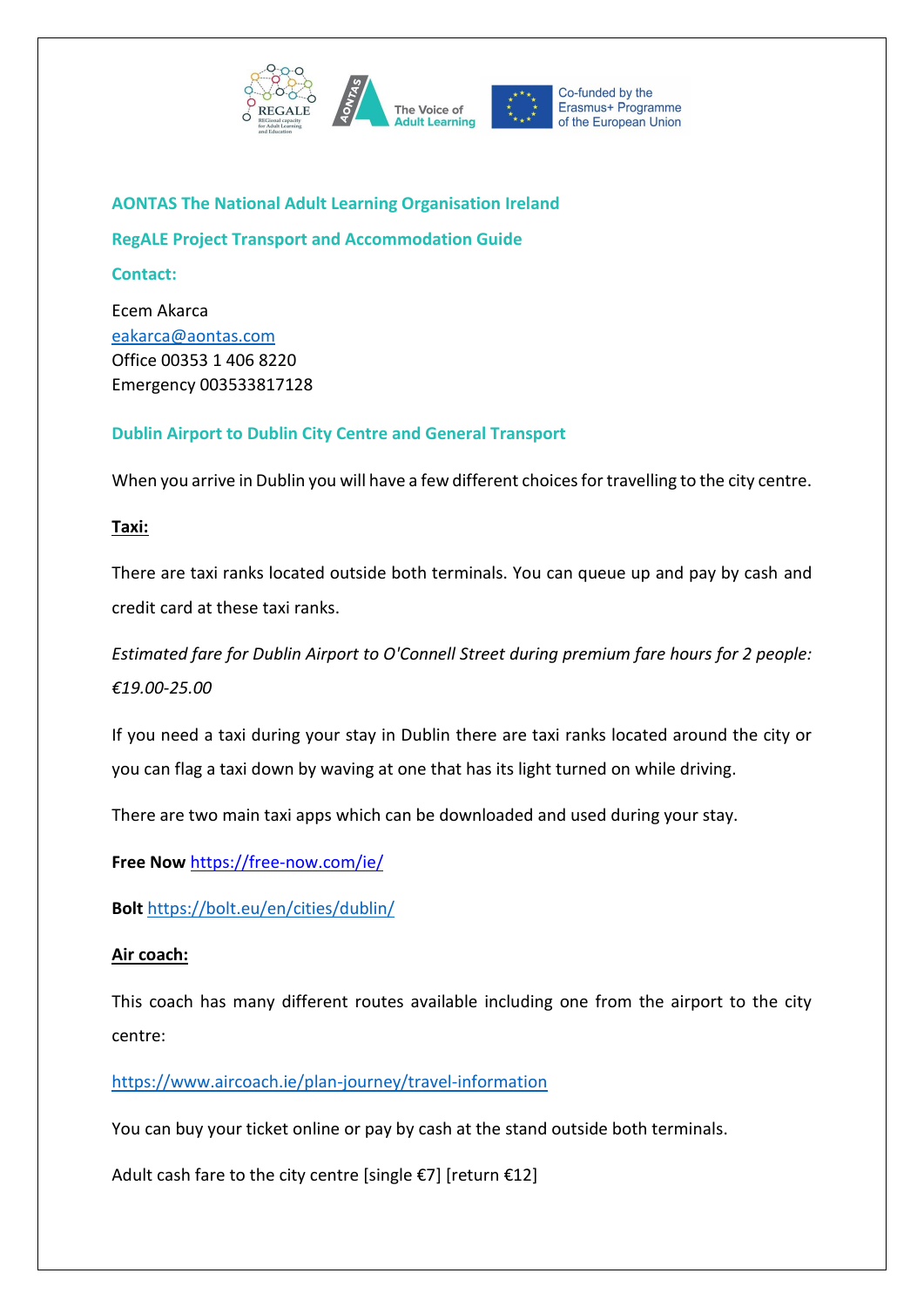**Dublin Bus** offer transport through the Airlink Express [http://www.dublinbus.ie/Your-](http://www.dublinbus.ie/Your-Journey1/Timetables/Airport-Services/)[Journey1/Timetables/Airport-Services/](http://www.dublinbus.ie/Your-Journey1/Timetables/Airport-Services/) however this is a longer journey than the Aircoach and only a minimal price difference.

#### **Luas**

If travelling across the city centre and/or when coming to the AONTAS office the Luas will be your easiest mode of transport.

## <https://www.luas.ie/>

#### **Irish Rail**

The east coast of Dublin and Wicklow has a Dublin Area Rapid Transport Line (DART) that will bring you to many beautiful scenic towns along the coast. If you have time and would like to go outside the city centre, this will be a nice way to travel.

## <http://www.irishrail.ie/about-us/services/dart-commuter>

## **\*\*Visitor Transport Card\*\***

Leap Card will allow you to top up your card and use this on Dublin Bus, Irish Rail, and the Luas during your stay:<https://about.leapcard.ie/leap-visitor-card>

#### **Accommodation**

Participants should book their own accommodation. We recommended choosing a hotel or a B&B located in central Dublin. The meeting venue on the first day hasn't been confirmed yet, but we will inform you as soon as it's confirmed. On the second day, we will visit [DALC](https://g.page/dalcdublin?share) and [SOILSE.](https://goo.gl/maps/6s3Dc9CBez7vcT289)